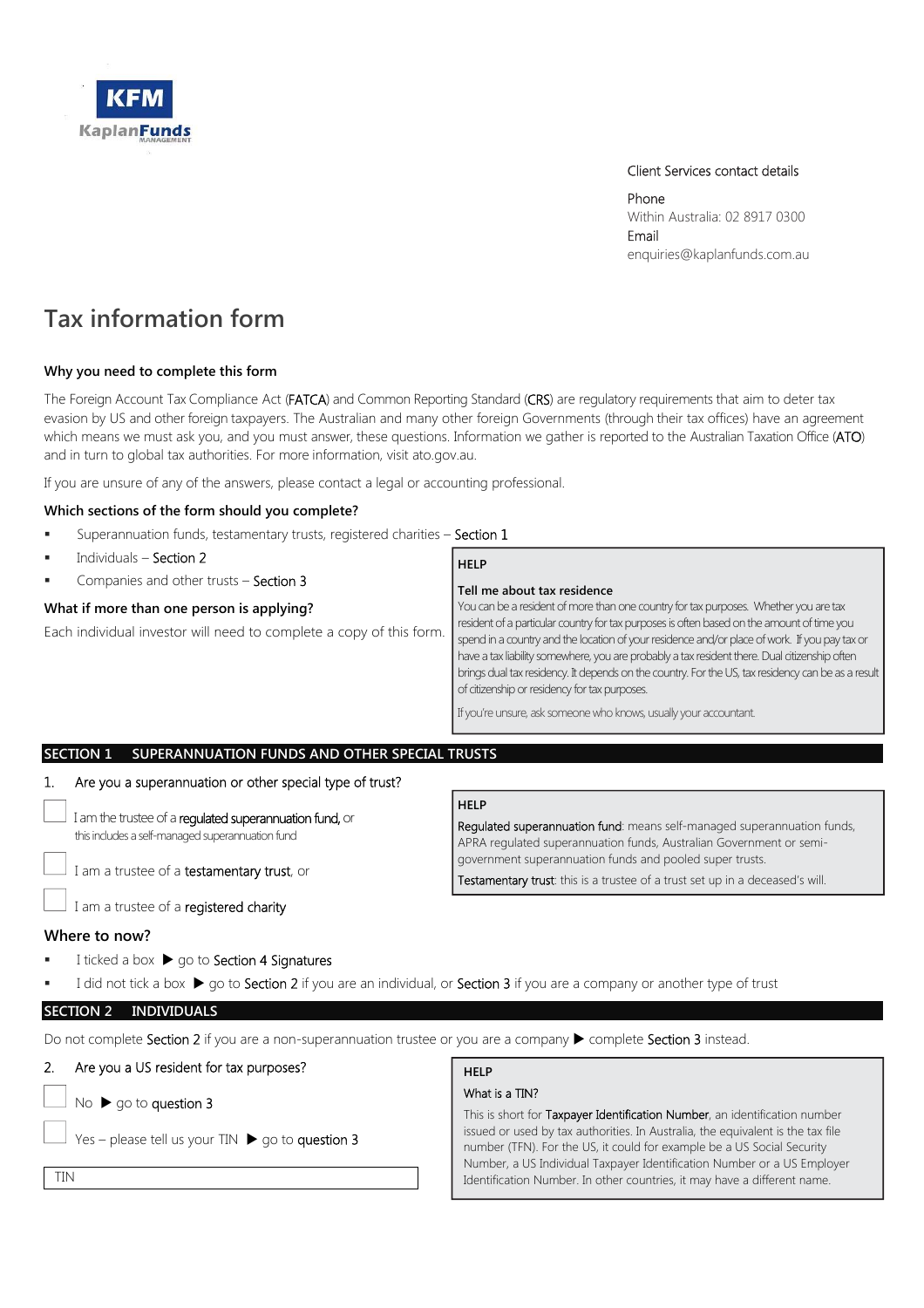| 3.                              | Are you a resident of any other country for tax purposes?                 |            |                                                                                                               |  |
|---------------------------------|---------------------------------------------------------------------------|------------|---------------------------------------------------------------------------------------------------------------|--|
| Other than the US or Australia. |                                                                           |            | <b>HELP</b>                                                                                                   |  |
|                                 | No ▶ go to Section 4 Signatures                                           |            | No TIN? Reasons we accept are:<br>#1 This country does not issue TINs                                         |  |
|                                 |                                                                           |            |                                                                                                               |  |
|                                 | Yes - please tell us which ones, using the following table.               |            | #2 I have asked for a TIN, but have not yet been given one - you must tell us when<br>received                |  |
|                                 | then go to Section 4 Signatures                                           |            | #3 The laws of this country do not require me to disclose my TIN                                              |  |
|                                 |                                                                           |            | #4 I have an exemption under the laws of this country from holding a TIN - write a<br>code or give us details |  |
|                                 |                                                                           |            |                                                                                                               |  |
|                                 | Country                                                                   | <b>TIN</b> | No TIN? Which reason?<br>See HELP box above                                                                   |  |
| 1.                              |                                                                           |            |                                                                                                               |  |
| 2.                              |                                                                           |            |                                                                                                               |  |
|                                 |                                                                           |            |                                                                                                               |  |
| 3.                              |                                                                           |            |                                                                                                               |  |
| 4.                              |                                                                           |            |                                                                                                               |  |
|                                 |                                                                           |            |                                                                                                               |  |
|                                 | <b>SECTION 3</b><br><b>COMPANIES AND NON-SUPERANNUATION TRUSTS</b>        |            |                                                                                                               |  |
| 4.                              | Are you a US resident for tax purposes?                                   |            | <b>HELP</b>                                                                                                   |  |
|                                 |                                                                           |            | What is a TIN?                                                                                                |  |
|                                 | No $\triangleright$ go to question 5                                      |            | See HELP box on the previous page.                                                                            |  |
|                                 | Yes - please tell us your TIN $\blacktriangleright$ then go to question 5 |            |                                                                                                               |  |
| TIN                             |                                                                           |            |                                                                                                               |  |
|                                 |                                                                           |            |                                                                                                               |  |
| 5.                              | Are you a resident of any other country for tax purposes?                 |            | <b>HELP</b>                                                                                                   |  |
|                                 | Other than the US or Australia.                                           |            | No TIN? Reasons we accept are:                                                                                |  |
|                                 | No $\triangleright$ go to question 6                                      |            | #1 This country does not issue TINs                                                                           |  |
|                                 |                                                                           |            | #2 I have asked for a TIN, but have not yet been given one - you must tell us when<br>received                |  |
|                                 | Yes - please tell us which ones, using the following table.               |            | #3 The laws of this country do not require me to disclose my TIN                                              |  |
|                                 | then go to question 6                                                     |            | #4 I have an exemption under the laws of this country from holding a TIN - write a                            |  |
|                                 |                                                                           |            | code or give us details                                                                                       |  |

|    | Country | <b>TIN</b> | No TIN? Which reason?<br>See HELP box above |
|----|---------|------------|---------------------------------------------|
|    |         |            |                                             |
|    |         |            |                                             |
| 3. |         |            |                                             |
| 4. |         |            |                                             |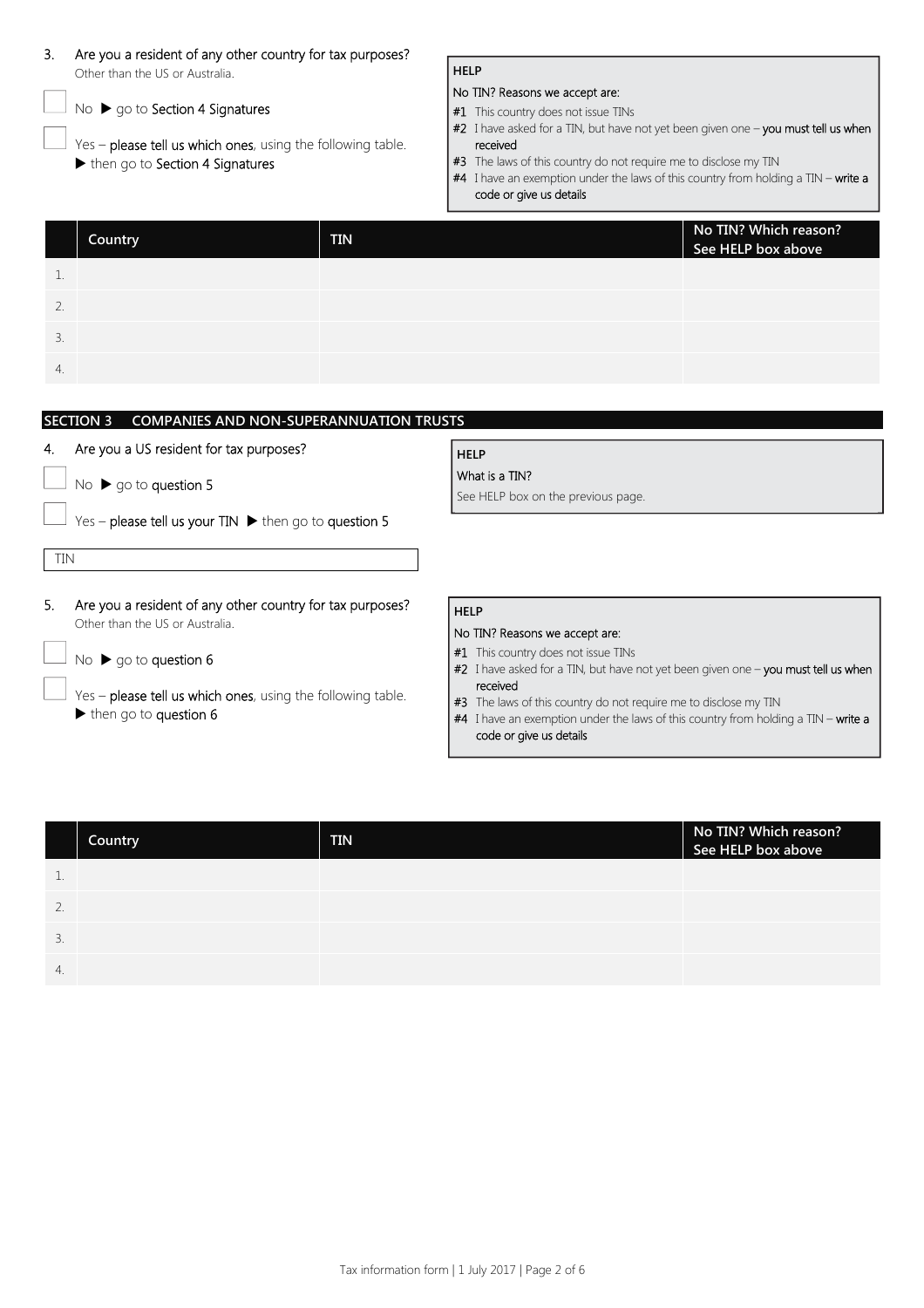## 6. Are you a 'financial institution'?

Be careful – financial Institution is broadly defined – see HELP box

Not relevant - I wrote my TIN in question  $4 \triangleright$  go to question 7

No  $\triangleright$  go to question 7

Yes – please tell us your GIIN – see HELP box

GIIN

GIIN

## **Where to now?**

- I ticked YES and completed my GIIN ▶ go to question 7
- I ticked YES but did not write a GIIN tell us below why you did not write a GIIN  $\blacktriangleright$  then go to question 7

Excepted Financial Institution

Deemed Compliant Financial Institution

Exempt Beneficial Owner

Non-participating Financial Institution

Non-reporting IGA Financial Institution

Sponsored financial institution – their GIIN is

7. Are you a public company listed on a stock exchange?

No  $\blacktriangleright$  go to question 8

Yes  $\blacktriangleright$  go to Section 4 Signatures

## 8. Are you 'active' or 'passive'?

I am an 'active' non financial entity  $\blacktriangleright$  go to Section 4 Signatures

I am a 'passive' non financial entity  $\triangleright$  go to question 9

## **HELP**

## What is a GIIN?

This stands for Global Intermediary Identification Number. GIINs are 19 digits long, issued by US tax authorities (the IRS) to non US financial institutions and sponsoring entities for purposes of identifying their registration with the IRS under US tax laws (called FATCA).

## **HELP**

## What is a financial institution?

#### This includes:

- an investment entity any entity that conducts certain activities or operations for or on behalf of a customer, including:
	- **-** 'trading in money market instruments' and other relevant instruments
	- **-** 'individual and collective portfolio management'
	- **-** 'investing, administering, or managing funds or money on behalf of other persons'.

However, any trading, investing, administering or managing of **financial** assets on behalf of other persons must be done as a business. Note that financial assets does not include direct interests in real property.

An entity is also an investment entity if it is managed by another entity that is an investment entity.

An investment entity is generally only capable of including a trust if the trust's gross income is primarily attributable to investing, reinvesting, or trading in financial assets and the trust is managed by an entity that is a financial institution in its own right or otherwise is primarily conducting a business of trading, investing, managing or administering financial assets on behalf of other persons.

So, as general rules:

- **-** managed investment schemes are investment entities
- **-** trusts with professional corporate trustees (and often professional corporate investment managers) often are investment entities, such as unregistered (wholesale) managed investment schemes
- **-** discretionary family trusts are not usually investment entities, even if they have someone managing the trust's assets for them.

The ATO gives some help in this, and it's worth seeking advice if you are unsure:

ato.gov.au/General/International-tax-agreements/In-detail/Internationalarrangements/FATCA-detailed-guidance

## a depository institution

you accept deposits in the ordinary course of a banking or similar business e.g. a bank

a custodial institution

a substantial portion of your business (20 per cent plus of gross income) is held in financial assets for the account of others e.g. a custodian

certain prescribed entities

e.g. types of insurance companies that have cash value products or annuities.

## **HELP**

## What is 'active' and 'passive'?

- If you are answering this question, then relevant tax laws categorise you as a 'non-financial entity'.
- We require less information from active non-financial entities, and more information from passive non-financial entities.
- Please tell us if you are active or passive.
- You are active if you are not passive.
- Passive: because our income and assets are mostly passive. During the previous financial year, 50% or more of our gross income was passive income and 50% or more of our assets during that financial year were assets that produced or were held for the production of passive income. Passive assets are assets such as equities and debt securities that produce investment income such as dividends, interests, royalties and annuities.
- Passive: because we are not really a business. We are established and operated exclusively for: religious, charitable, scientific, artistic, cultural, athletic, or educational purposes; as a professional organisation, business league, chamber of commerce, labour organisation, agricultural or horticultural organisation, civic league; or as an organisation operated exclusively for the promotion of social welfare.
- Passive: because we are exempt from Australian income tax.
- Other categories of passive? They exist but are less common. Get advice if you are unsure.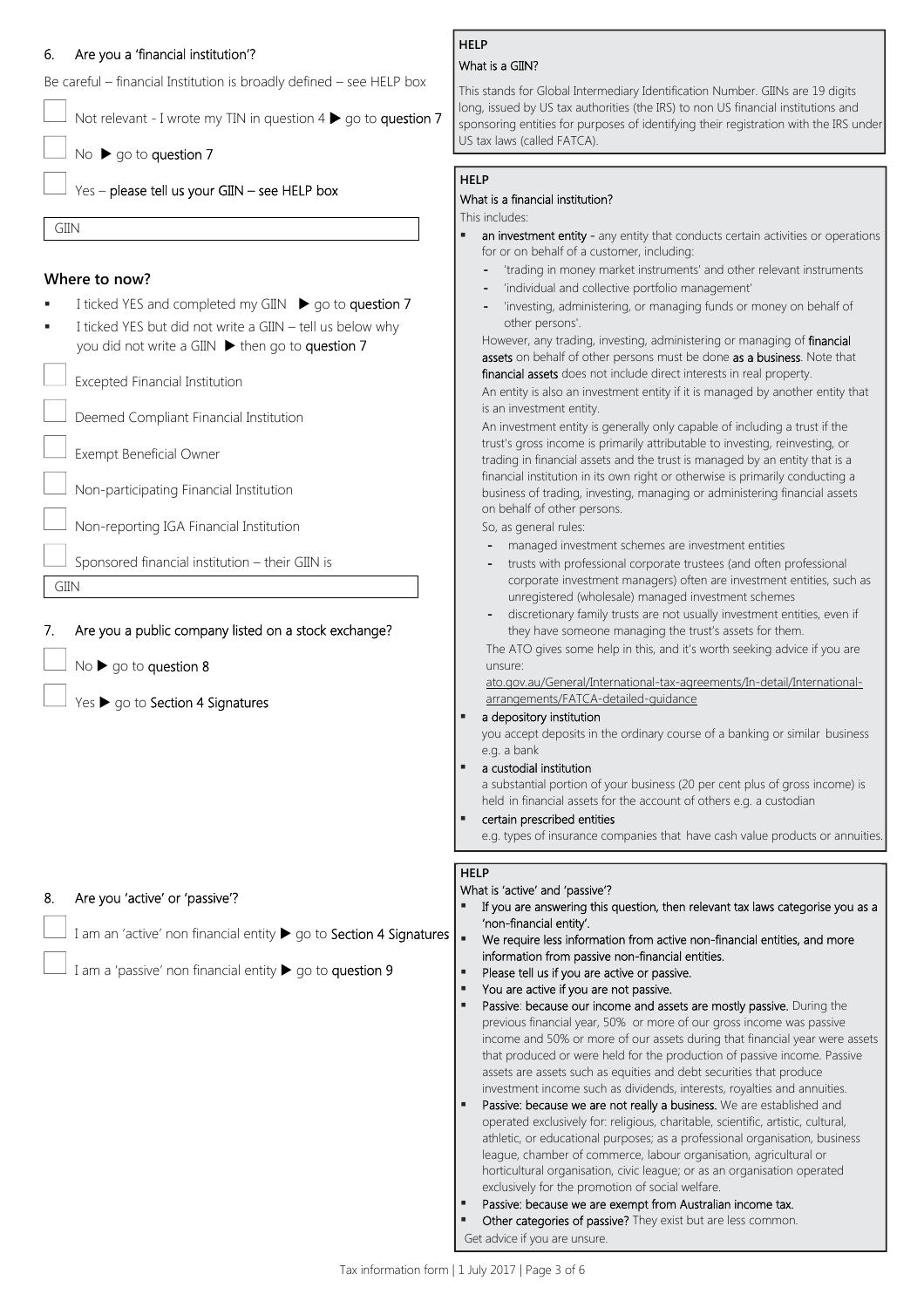## 9. Do you have any 'controlling persons' who are resident of another country for tax purposes?

 I am passive, and YES I do have controlling persons who are resident of another country for tax purposes

Complete the controlling persons details in the table below

## $\blacktriangleright$  then go to Section 4 Signatures.

If there is not enough room in the table, please copy the page and attach it to your completed form.

I am passive, but NO I do not have controlling persons who are resident of another country for tax purposes

It would be unusual to think of no-one. Please read the HELP box. If you're sure  $\blacktriangleright$  go to Section 4 Signatures.

## **HELP**

## Controlling persons

**Controlling person** 

- Controlling persons are the natural persons who:
	- are residents of another country for tax purposes, and
- exercise practical control over you.
- When thinking about control, start by thinking about the people who have ownership interests:
	- if you are a **company**, think first about shareholders
	- if you are a discretionary trust, list the beneficiaries who were paid a distribution this financial year
	- if you are trustee of a **deceased estate**, the executor is usually the person in control
	- if you are **another type of trust** (perhaps a unitised investment trust), think first about the unit holders or beneficiaries, and also consider the role of any 'settlor'.
- For companies, use 25% as a touchstone if a person holds 25% of more of the issued capital or voting rights, best to list them.
- For trusts (other than discretionary trusts), law requires that you list all beneficiaries, and also requires that you drill down through the chain of control or ownership to find the natural persons that ultimately control the trust.
- Where no natural persons exercise control through ownership, consider who might exercise control through other means – directors and perhaps senior managing officials.

h reason? stions 3 or

## **Controlling person**

4.

| Title<br>Given names                      |                                                          | <b>- 1</b><br>Title<br>Given names        |                                     |
|-------------------------------------------|----------------------------------------------------------|-------------------------------------------|-------------------------------------|
|                                           |                                                          |                                           |                                     |
| Surname                                   |                                                          | Surname                                   |                                     |
|                                           |                                                          |                                           |                                     |
| Date of birth (DD/MM/YYYY)                |                                                          | Date of birth (DD/MM/YYYY)                |                                     |
|                                           |                                                          |                                           |                                     |
| City and country of birth                 |                                                          | City and country of birth                 |                                     |
|                                           |                                                          |                                           |                                     |
| Residential address                       |                                                          | Residential address                       |                                     |
| Number<br>Street name                     |                                                          | Number<br>Street name                     |                                     |
|                                           |                                                          |                                           |                                     |
| Suburb/City                               | State                                                    | Suburb/City                               | State                               |
|                                           |                                                          |                                           |                                     |
| Post code/Zip<br>Country                  |                                                          | Post code/Zip<br>Country                  |                                     |
|                                           |                                                          |                                           |                                     |
|                                           |                                                          |                                           |                                     |
| Country of tax<br><b>TIN</b><br>residence | No TIN? Which reason?<br>See HELP at questions 3 or<br>5 | Country of tax<br><b>TIN</b><br>residence | No TIN? Whio<br>See HELP at qu<br>5 |
| 1.                                        |                                                          | 1.                                        |                                     |
| 2.                                        |                                                          | 2.                                        |                                     |
| 3.                                        |                                                          | 3.                                        |                                     |

 $\Delta$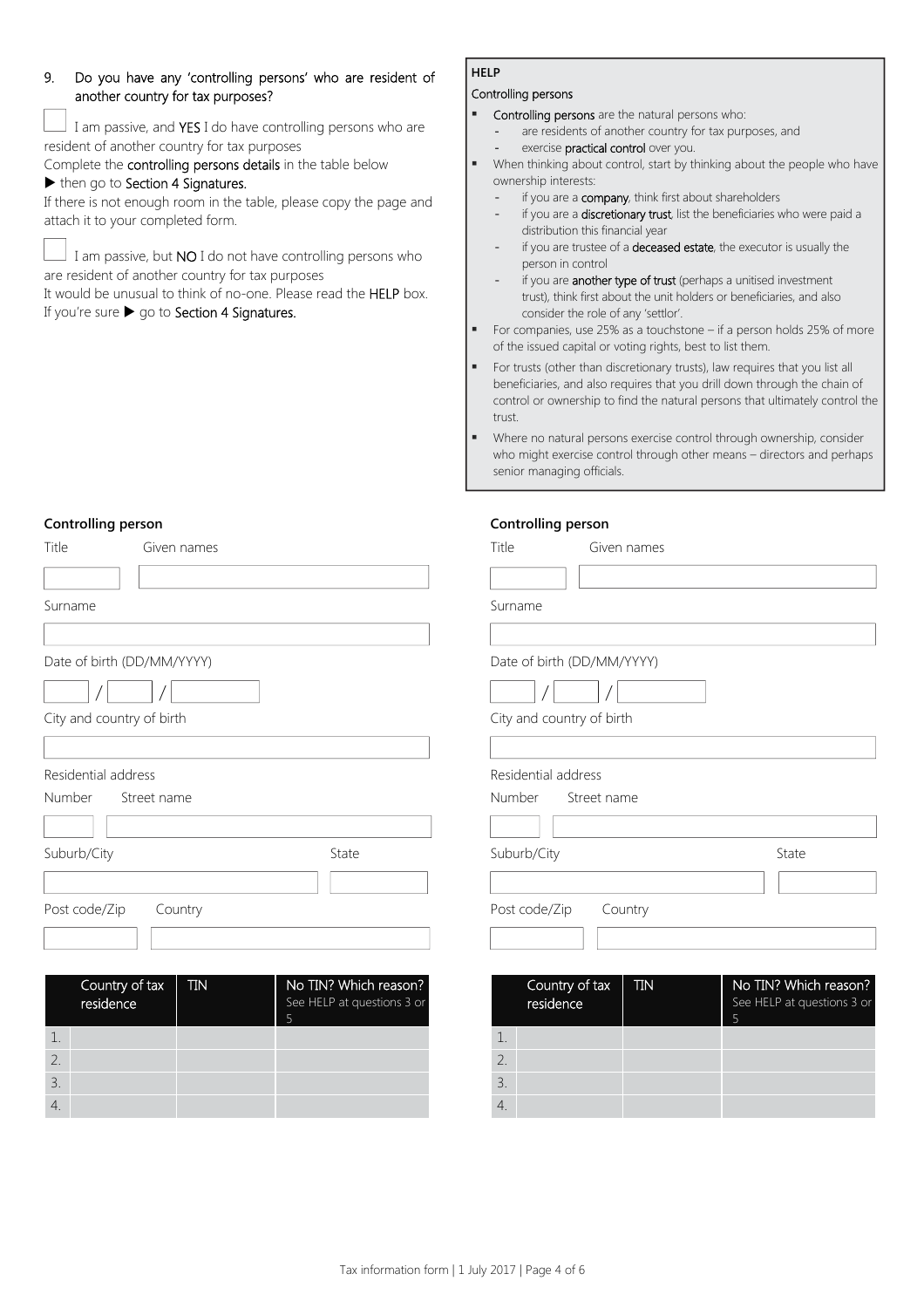## **Controlling person**

| Title<br>Given names         |                                 | Title         |
|------------------------------|---------------------------------|---------------|
|                              |                                 |               |
| Surname                      |                                 | Surname       |
|                              |                                 |               |
| Date of birth (DD/MM/YYYY)   |                                 | Date of birth |
|                              |                                 |               |
| City and country of birth    |                                 | City and cou  |
|                              |                                 |               |
| Residential address          |                                 | Residential a |
| Number<br>Street name        |                                 | Number        |
|                              |                                 |               |
| Suburb/City                  | State                           | Suburb/City   |
|                              |                                 |               |
| Post code/Zip<br>Country     |                                 | Post code/Zi  |
|                              |                                 |               |
|                              |                                 |               |
| Country of tax<br><b>TIN</b> | No TIN? Which reason?           | Count         |
| residence                    | See HELP at questions 3 or<br>5 | resider       |
| 1.                           |                                 | 1.            |
| 2.                           |                                 | 2.            |
| 3.                           |                                 | 3.            |
| 4.                           |                                 | 4.            |
| Controlling person           |                                 | Controlling   |
| Title<br>Given names         |                                 | Title         |
|                              |                                 |               |
| Surname                      |                                 | Surname       |
|                              |                                 |               |
| Date of birth (DD/MM/YYYY)   |                                 | Date of birth |
|                              |                                 |               |
| City and country of birth    |                                 | City and cou  |
|                              |                                 |               |
| Residential address          |                                 | Residential a |
| Number<br>Street name        |                                 | Number        |
|                              |                                 |               |
| Suburb/City                  | State                           | Suburb/City   |
|                              |                                 |               |
| Country<br>Post code/Zip     |                                 | Post code/Zi  |
|                              |                                 |               |
|                              |                                 |               |
| Country of tax<br><b>TIN</b> | No TIN? Which reason?           | Count         |
| residence                    | See HELP at questions 3 or<br>5 | resider       |
| 1.                           |                                 | 1.            |
| 2.                           |                                 | 2.            |
| 3.                           |                                 | 3.            |
| 4.                           |                                 | 4.            |

## **Controlling person**

| Title<br>Given names                            |                                                          |
|-------------------------------------------------|----------------------------------------------------------|
| Surname                                         |                                                          |
| Date of birth (DD/MM/YYYY)                      |                                                          |
|                                                 |                                                          |
| City and country of birth                       |                                                          |
| Residential address                             |                                                          |
| Number Street name                              |                                                          |
|                                                 |                                                          |
| Suburb/City                                     | State                                                    |
| Post code/Zip<br>Country                        |                                                          |
|                                                 |                                                          |
| Country of tax<br><b>TIN</b><br>residence<br>1. | No TIN? Which reason?<br>See HELP at questions 3 or<br>5 |
| 2.                                              |                                                          |
| 3.<br>4.                                        |                                                          |
| Controlling person                              |                                                          |
| Title<br>Given names                            |                                                          |
|                                                 |                                                          |
| Surname                                         |                                                          |
| Date of birth (DD/MM/YYYY)                      |                                                          |
|                                                 |                                                          |
| City and country of birth                       |                                                          |
|                                                 |                                                          |
| Residential address<br>Number<br>Street name    |                                                          |
|                                                 |                                                          |
| Suburb/City                                     | State                                                    |
| Post code/Zip<br>Country                        |                                                          |
|                                                 |                                                          |
| Country of tax<br><b>TIN</b><br>residence       | No TIN? Which reason?<br>See HELP at questions 3 or<br>5 |
| 1.<br>2.                                        |                                                          |
| 3.                                              |                                                          |